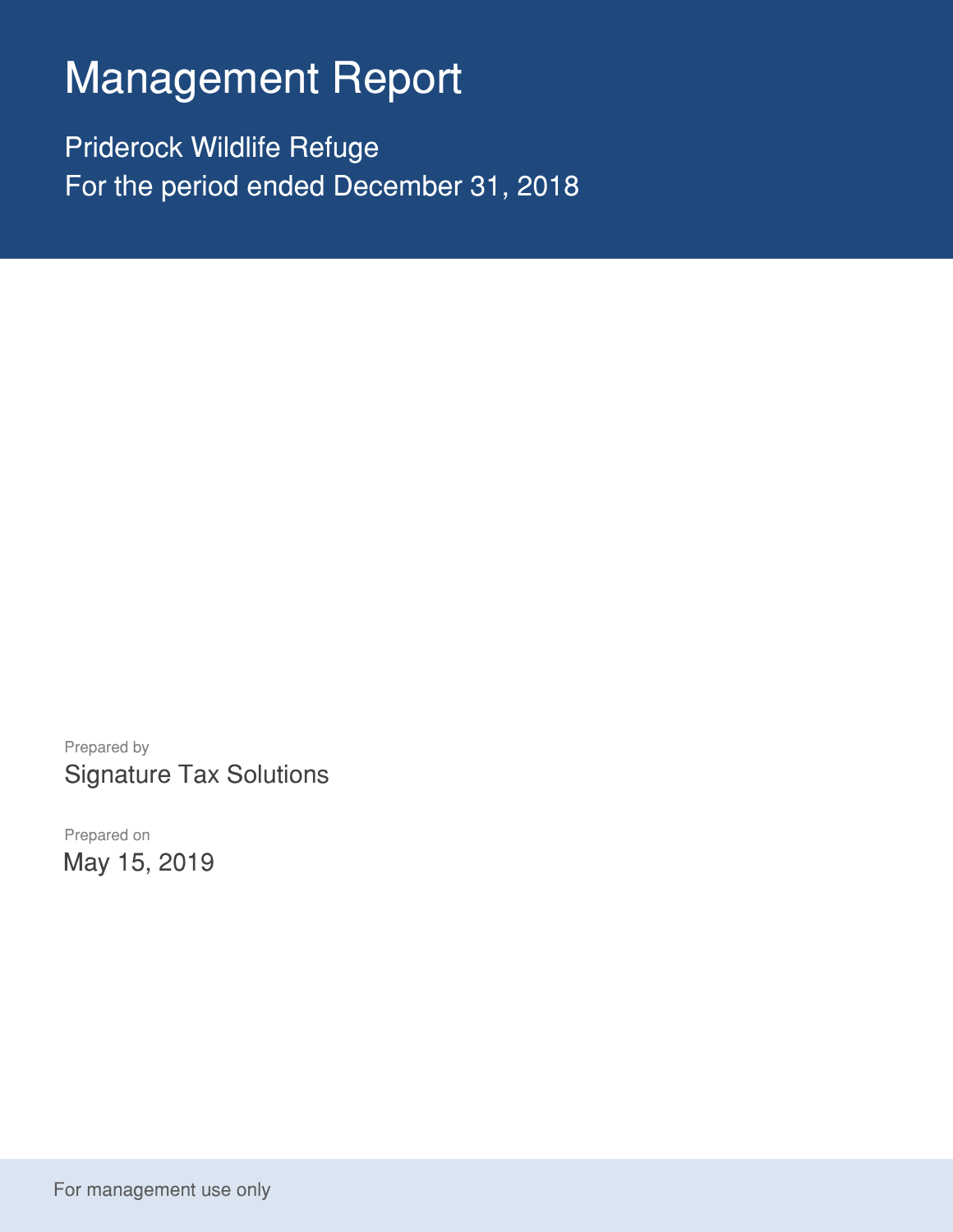## **Table of Contents**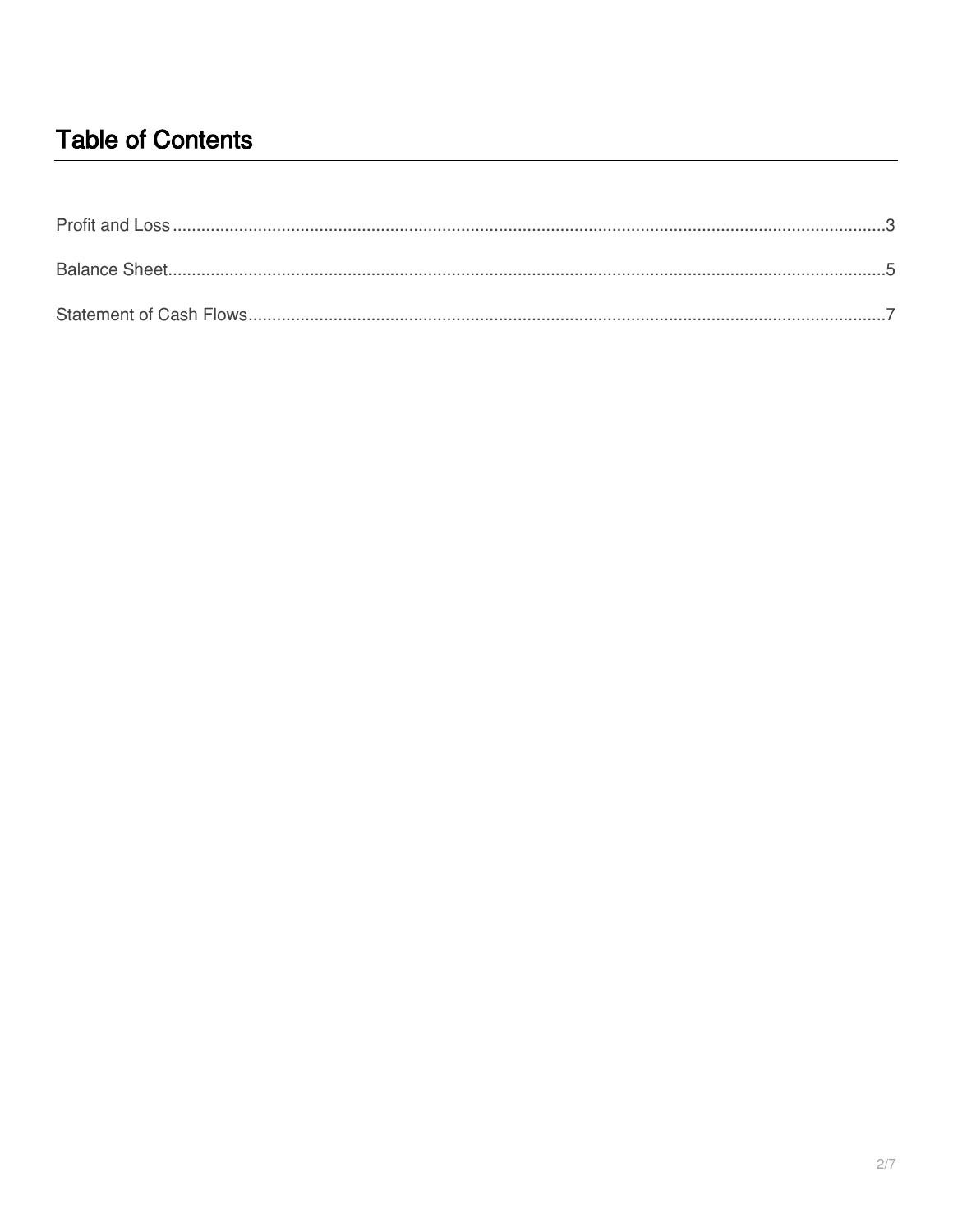### <span id="page-2-0"></span>**Profit and Loss**

January – December 2018

|                                  | Total        |
|----------------------------------|--------------|
| <b>INCOME</b>                    |              |
| 4100 Donations                   | 942,996.97   |
| 4101 Donations-Direct            | 86,795.99    |
| 4102 In-Kind Donations           | 71,202.98    |
| 4103 Royalty Revenue             | 14,163.61    |
| <b>Total Income</b>              | 1,115,159.55 |
| <b>GROSS PROFIT</b>              | 1,115,159.55 |
| <b>EXPENSES</b>                  |              |
| 6001 Contract Labor              | 4,962.00     |
| 6002 Animal Food                 | 138,674.59   |
| 6003 Animal Supplies             | 5,452.05     |
| 6004 Supplies & Materials        | 17,158.86    |
| 6005 Auto Expenses               | 6,388.08     |
| 6011 Vet Fees                    | 8,009.22     |
| 6021 Bank Fees                   | 207.78       |
| 6022 Postage-Office              | 723.19       |
| 6023 Office Supplies             | 4,257.82     |
| 6024 Accounting/Auditing Fees    | 6,840.00     |
| 6025 Advertising/Promotional     | 5,500.45     |
| 6026 Dues & Subscriptions        | 1,695.00     |
| 6031 Utilities-Waste Management  | 1,448.37     |
| 6032 Utilities-Electric          | 11,207.24    |
| 6033 Utilities-Water             | 2,567.94     |
| 6041 Meals-Travel                | 5.40         |
| 6042 Travel                      | 1,881.60     |
| 6061 Trailer Tags                | 423.90       |
| 6065 Insurance                   | 7,761.08     |
| 6081 Telephone & Internet        | 6,182.30     |
| 6100 Postage                     | 224,952.85   |
| 6200 Printing                    | 146,190.73   |
| 6300 Fundraising Fees            | 95,253.16    |
| 6400 Direct Mail Expense         | 200,434.58   |
| Insurance - Liability            | 7,328.00     |
| Interest Expense                 | 1,872.84     |
| <b>Meals and Entertainment</b>   | 484.40       |
| <b>Office Expenses</b>           | 3,171.22     |
| Other General and Admin Expenses | 9,340.00     |
| <b>Payroll Expenses</b>          |              |
| <b>Taxes</b>                     | 9,382.53     |
| Wages                            | 122,734.54   |
| <b>Total Payroll Expenses</b>    | 132,117.07   |

Repair & Maintenance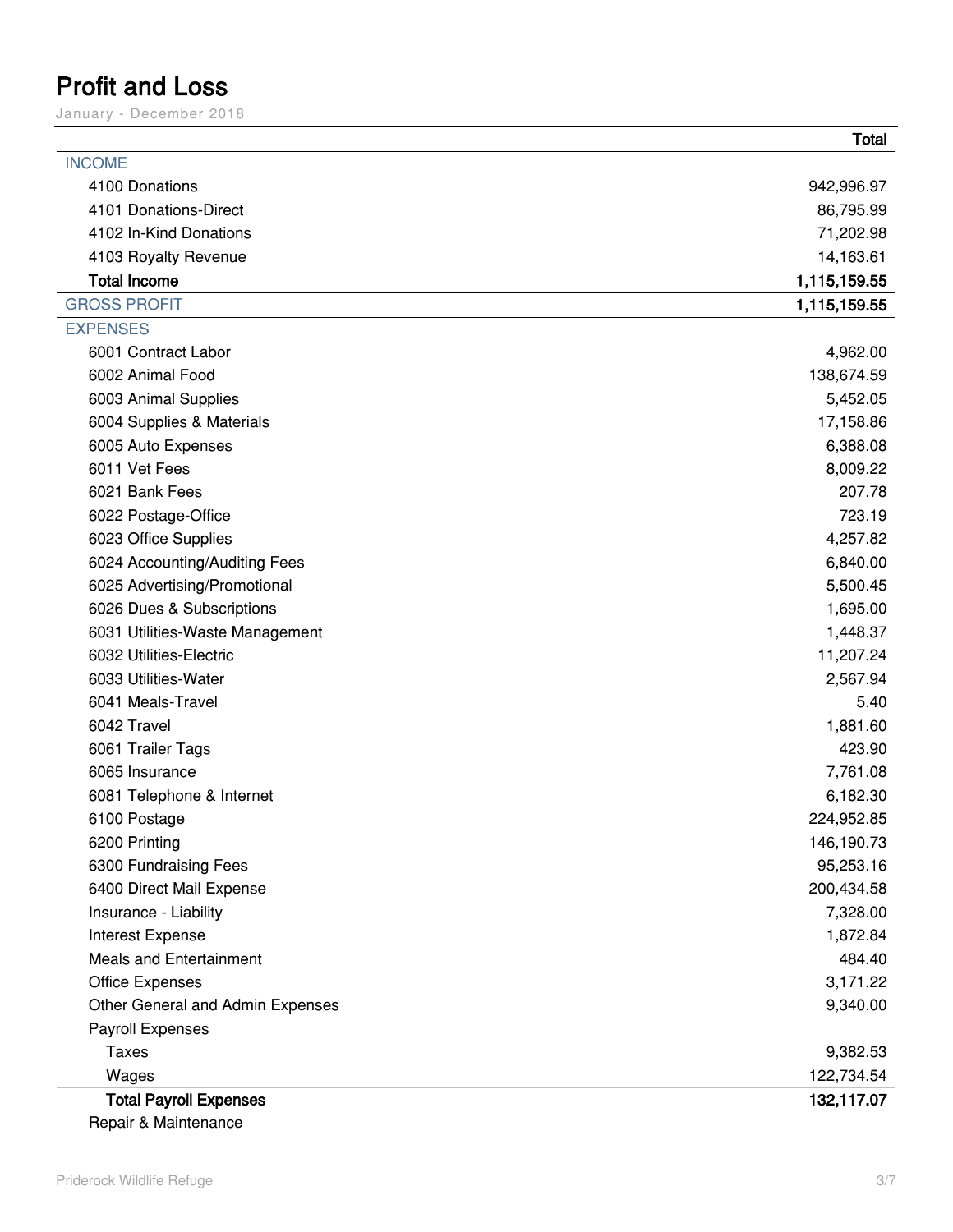|                                       | Total        |
|---------------------------------------|--------------|
| 6051 Repair & Maintenance-Auto        | 1,979.81     |
| 6052 Repair & Maintenance-Equipment   | 2,741.12     |
| 6053 Repair & Maintenance-Grounds     | 1,138.21     |
| <b>Total Repair &amp; Maintenance</b> | 5,859.14     |
| Taxes & Licenses                      | 972.50       |
| <b>Total Expenses</b>                 | 1,059,323.36 |
| <b>NET OPERATING INCOME</b>           | 55,836.19    |
| <b>OTHER EXPENSES</b>                 |              |
| Depreciation                          | 33,137.40    |
| <b>Total Other Expenses</b>           | 33,137.40    |
| <b>NET OTHER INCOME</b>               | $-33,137.40$ |
| <b>NET INCOME</b>                     | \$22,698.79  |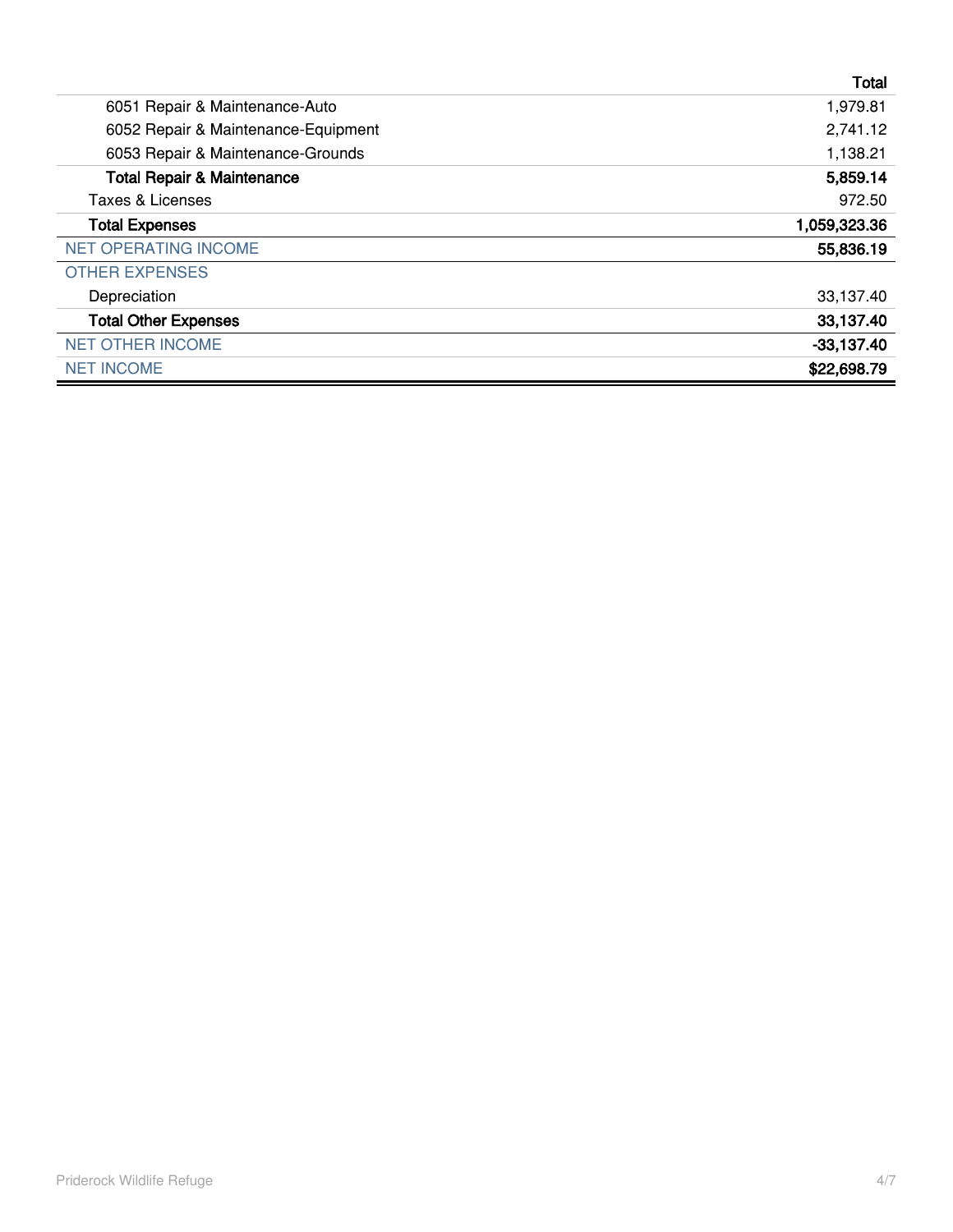### <span id="page-4-0"></span>**Balance Sheet**

As of December 31, 2018

|                                             | <b>Total</b>   |
|---------------------------------------------|----------------|
| <b>ASSETS</b>                               |                |
| <b>Current Assets</b>                       |                |
| <b>Bank Accounts</b>                        |                |
| 1000 Checking                               |                |
| 1001 American Bank of Texas Checking        | 207,928.55     |
| <b>Total 1000 Checking</b>                  | 207,928.55     |
| 1002 FRS Fundraising Accounts               | 87,726.74      |
| PayPal                                      | 1,943.21       |
| Petty Cash                                  | 110.00         |
| <b>Total Bank Accounts</b>                  | 297,708.50     |
| <b>Accounts Receivable</b>                  |                |
| 1200 Accounts Receivable (A/R)              |                |
| 1201 Accounts Receivable (A/R)              | 330,959.00     |
| Total 1200 Accounts Receivable (A/R)        | 330,959.00     |
| <b>Total Accounts Receivable</b>            | 330,959.00     |
| <b>Total Current Assets</b>                 | 628,667.50     |
| <b>Fixed Assets</b>                         |                |
| 1601 Land                                   | 250,000.00     |
| 1602 Buildings                              | 293,742.84     |
| 1603 Machinery & Equipment                  | 86,706.96      |
| <b>Original Cost</b>                        | 14,500.00      |
| <b>Total 1603 Machinery &amp; Equipment</b> | 101,206.96     |
| 1604 Improvements                           | 93,312.60      |
| 1621 Accumulated Depreciation               | -171,755.34    |
| <b>Fixed Asset Software</b>                 | 18,330.00      |
| Vehicles                                    | 93,534.60      |
| <b>Total Fixed Assets</b>                   | 678,371.66     |
| <b>TOTAL ASSETS</b>                         | \$1,307,039.16 |
| <b>LIABILITIES AND EQUITY</b>               |                |
| <b>Liabilities</b>                          |                |
| <b>Current Liabilities</b>                  |                |
| <b>Accounts Payable</b>                     |                |
| 2000 Accounts Payable (A/P)                 |                |
| 2001 Accounts Payable (A/P)                 | 163,815.91     |
| Total 2000 Accounts Payable (A/P)           | 163,815.91     |
| <b>Total Accounts Payable</b>               | 163,815.91     |
| <b>Other Current Liabilities</b>            |                |
| 2400 Loan Payable                           |                |
| 2401 Loan Payable                           | 221,999.30     |
| Total 2400 Loan Payable                     | 221,999.30     |
| 2500 Auto Loan Payable                      |                |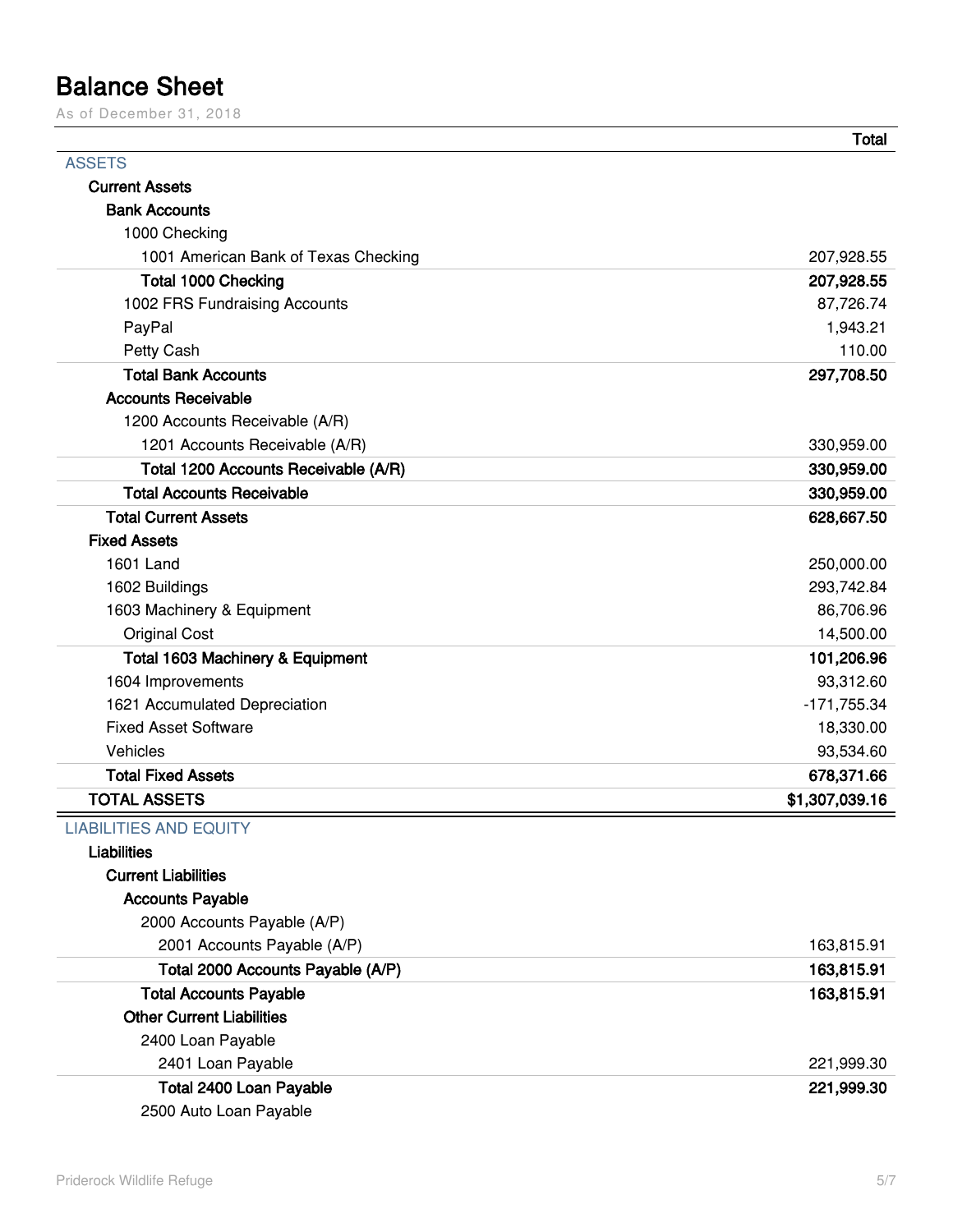|                                        | Total          |
|----------------------------------------|----------------|
| 2501 Loan Payable-Ford Motor Credit    | 42,636.74      |
| 2502 Note Payable-Fiesta               | 11,192.67      |
| Total 2500 Auto Loan Payable           | 53,829.41      |
| Loans from Officers                    | 248.07         |
| Payroll Liabilities                    |                |
| Federal Taxes (941/944)                | 3,355.73       |
| Semi-monthly CS                        | 9,301.97       |
| <b>Total Payroll Liabilities</b>       | 12,657.70      |
| <b>Total Other Current Liabilities</b> | 288,734.48     |
| <b>Total Current Liabilities</b>       | 452,550.39     |
| <b>Total Liabilities</b>               | 452,550.39     |
| <b>Equity</b>                          |                |
| 3000 Unrestricted Net Assets           | 34,949.73      |
| <b>Retained Earnings</b>               | 796,840.25     |
| Net Income                             | 22,698.79      |
| <b>Total Equity</b>                    | 854,488.77     |
| <b>TOTAL LIABILITIES AND EQUITY</b>    | \$1,307,039.16 |